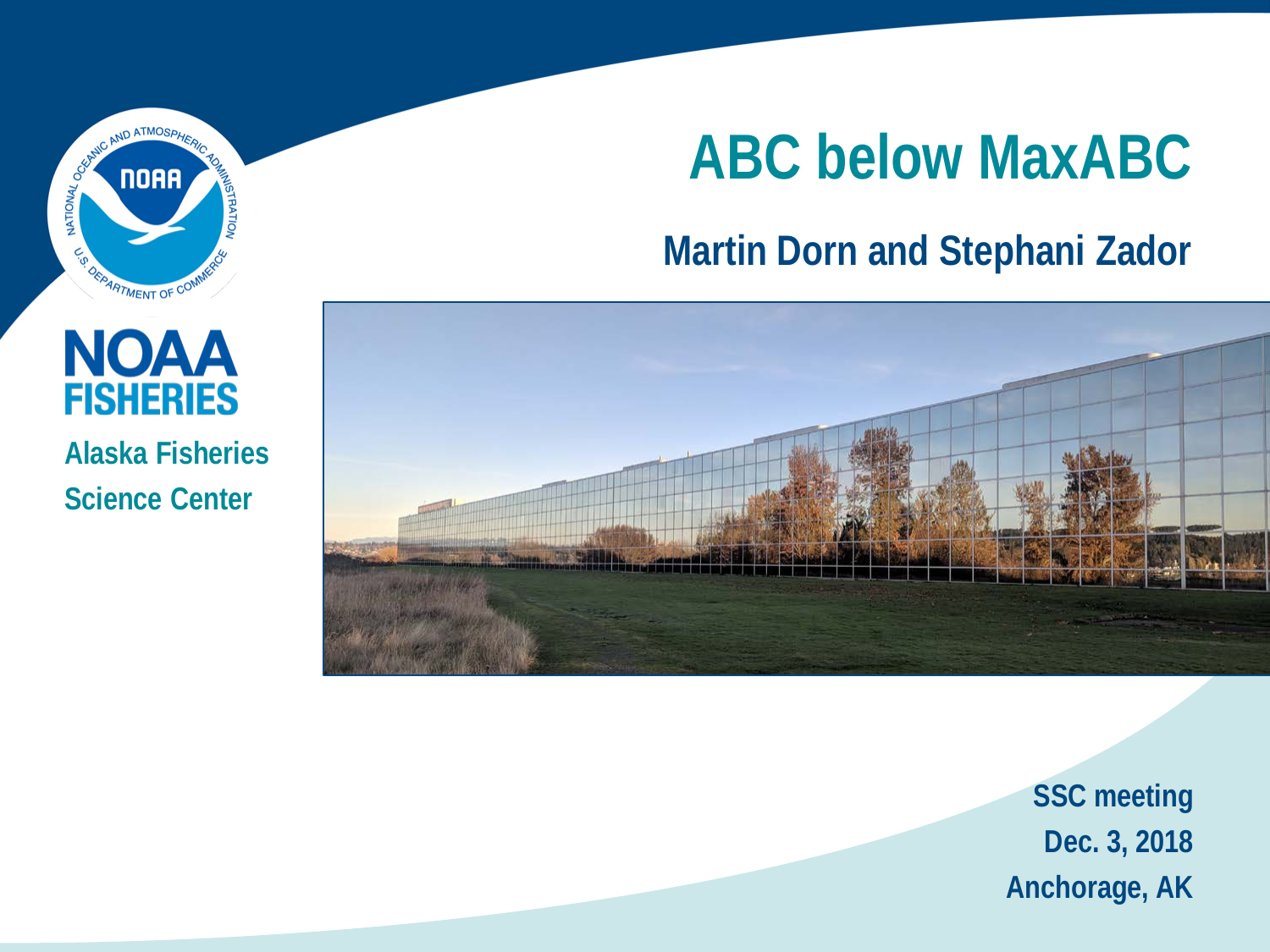# BSAI and GOA FMP: Acceptable Biological Catch

"Specification of ABC is similar to specification of OFL, in that both involve harvest control rules with six tiers relating to various levels of information availability. However, somewhat more flexibility is allowed in specifying ABC, in that the control rule prescribes only an upper bound."

The fourth step in specifying ABC:

"Determine whether conditions exist that warrant setting ABC at a value lower than the maximum permissible value (such conditions may include—but are not limited to—data uncertainty, recruitment variability, and declining population trend) and, if so:

a. document those conditions,

b. recommend an ABC lower than the maximum permissible value, and

c. explain why the recommended value is appropriate.

The above steps are undertaken first by the assessment authors in the individual chapters of the SAFE report. The Plan Team then reviews the SAFE report and makes its own recommendation. The SSC then reviews the SAFE report and Plan Team recommendation, and makes its own recommendation to the Council. The Council then reviews the SAFE report, Plan Team recommendation, and SSC recommendation; then makes its own recommendation to the Secretary, with the constraint that the Council's recommended ABC cannot exceed the SSC's recommended ABC."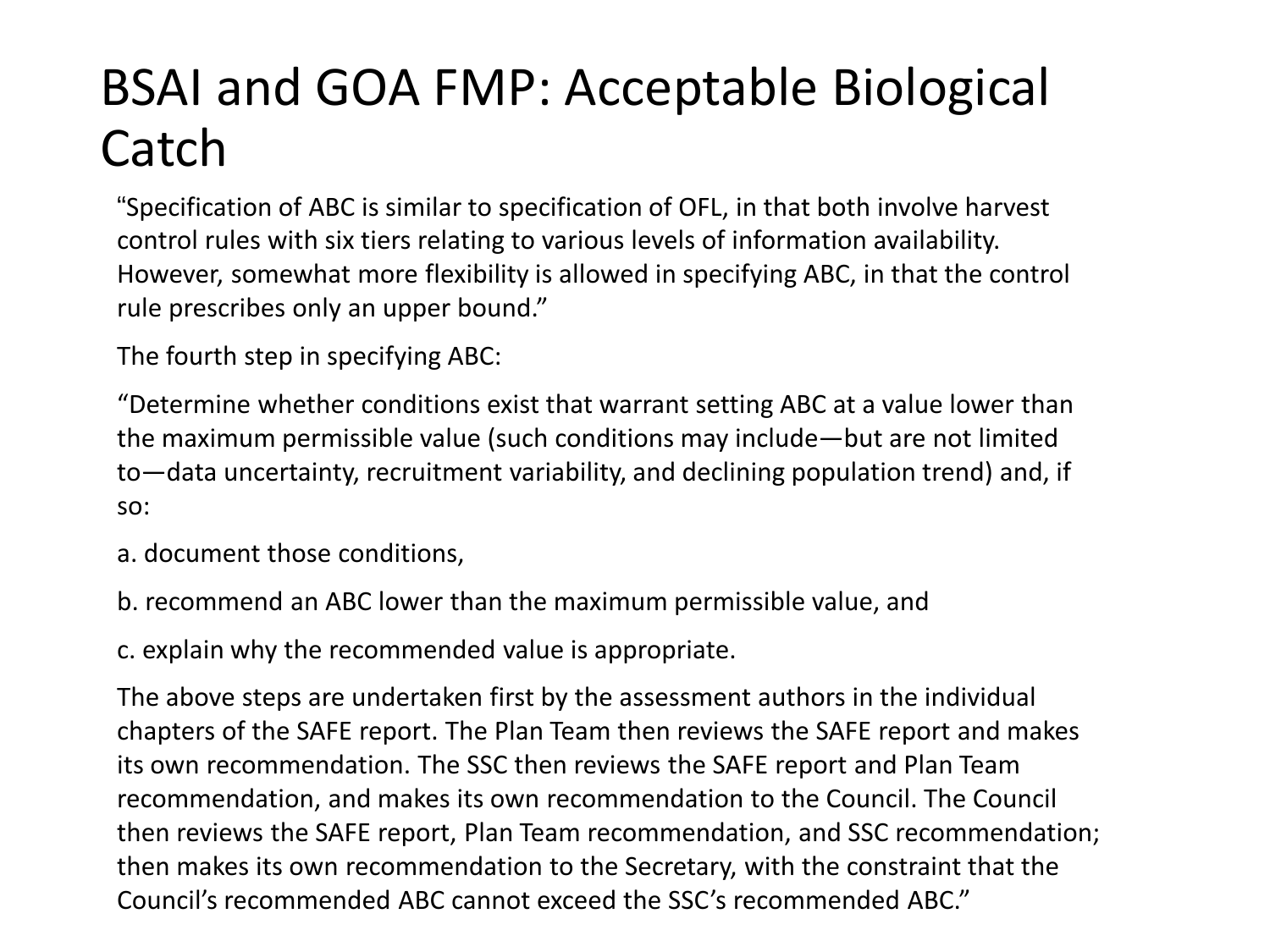### SSC assignment for the June 2018 workshop

- The workshop will also address the topic of adjustments made from the maximum permissible ABC to the recommended ABC.
- The SSC recommends identification of clear and transparent rules for defining the specific criteria to be used when adjusting the recommended ABC.
- Stock assessment uncertainty relative to levels upon which the tier system was constructed, atypical data availability or usage (e.g., reliance on only catch-per-unit-effort vs. a survey index), ecosystem considerations, and other factors are potential candidates.
- It may be helpful for one or more scientists involved with the Ecosystem Considerations report to participate in the workshop.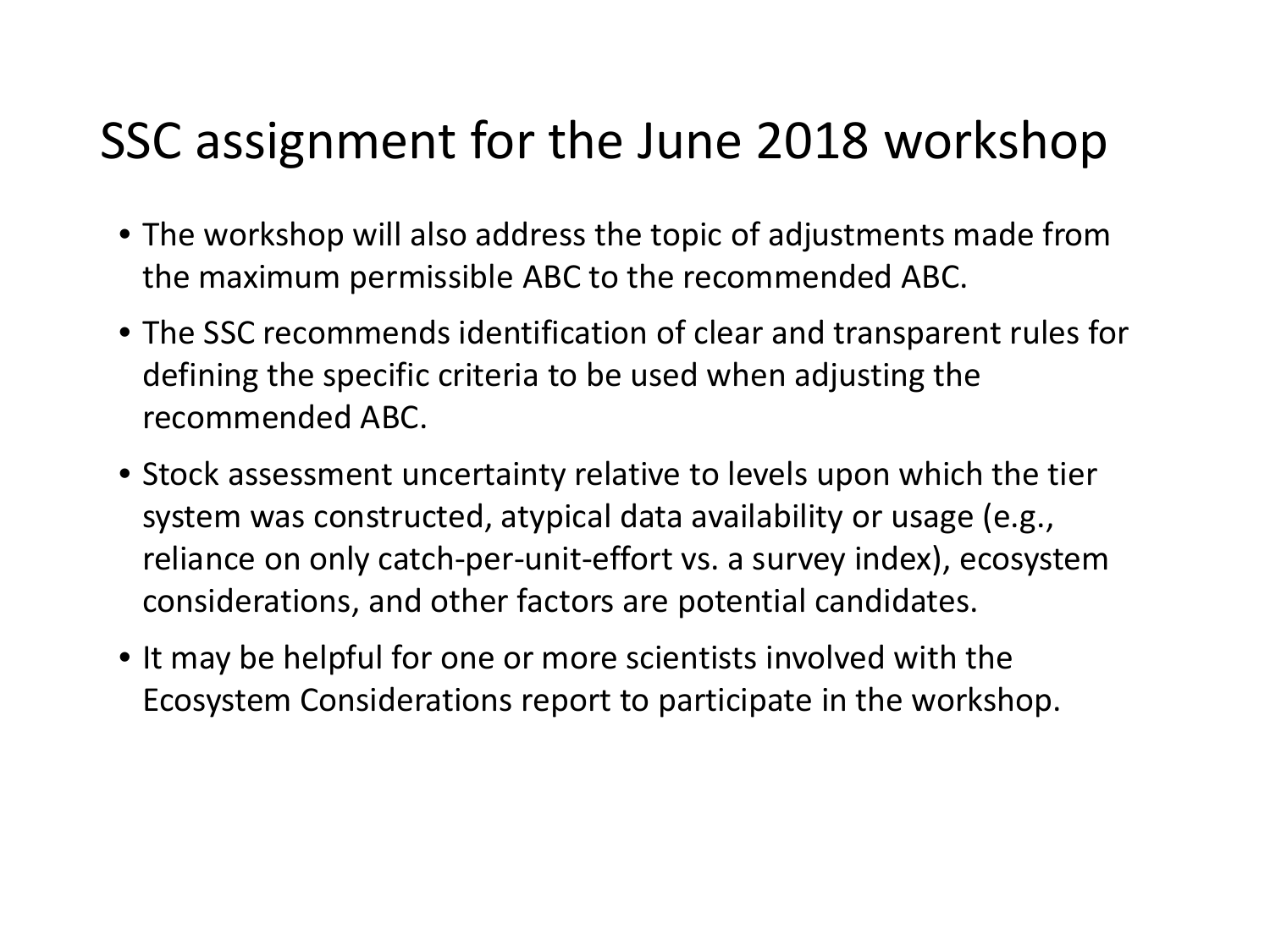### A few observations

- The NPFMC tier system implements precautionary management in which there is a buffer between the OFL and maximum permissible ABC.
- The rationale for a reduction from the maximum permissible ABC should be that there is either additional uncertainty in the assessment and/or additional risks (probability of something bad happening) to the stock that are not adequately taken into account by the default precautionary settings.
- The risks generally relate to a loss of fishery sustainability or inability of the stock to perform its role in the ecosystem, such as might occur due to severe decline in stock abundance.
- The SSC's previous guidance is that setting the ABC below the maximum permissible should be applied sparingly. The tier system should be the primary basis for establishing the ABC.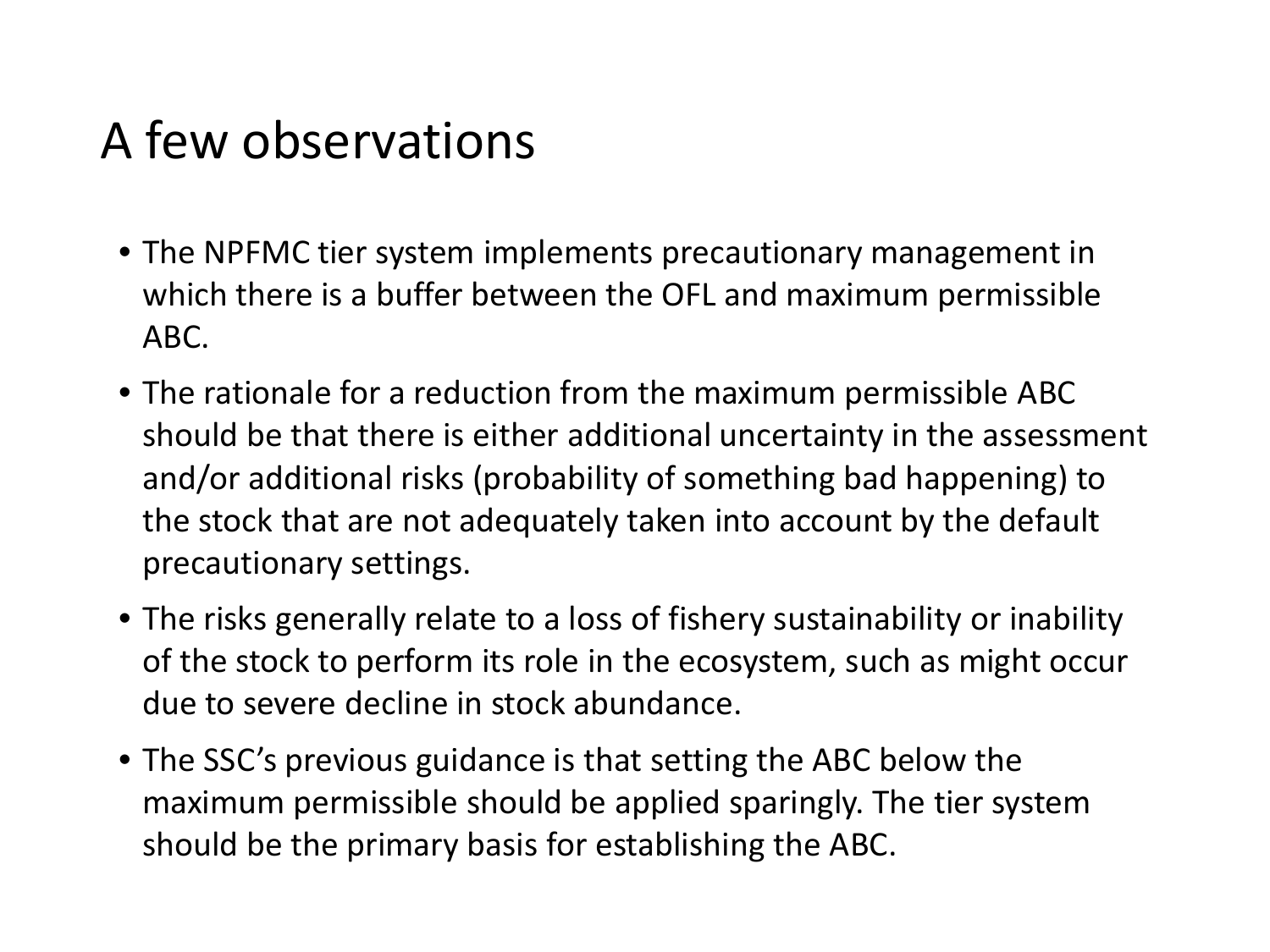### SSC guidance from October 2018 Minutes

- The risk matrix approach (i.e., Table 1 of the workshop report) is a clear classification of degree and basis for any potential reduction.
- Although assignment to a specific cell in this matrix will be subjective, clearly delineating the categories should improve transparency and help the PTs and SSC structure future decisions.
- The SSC recommends that this approach be used qualitatively (not from the example percentages presented in Table 2) in December if any reductions to the ABC are recommended.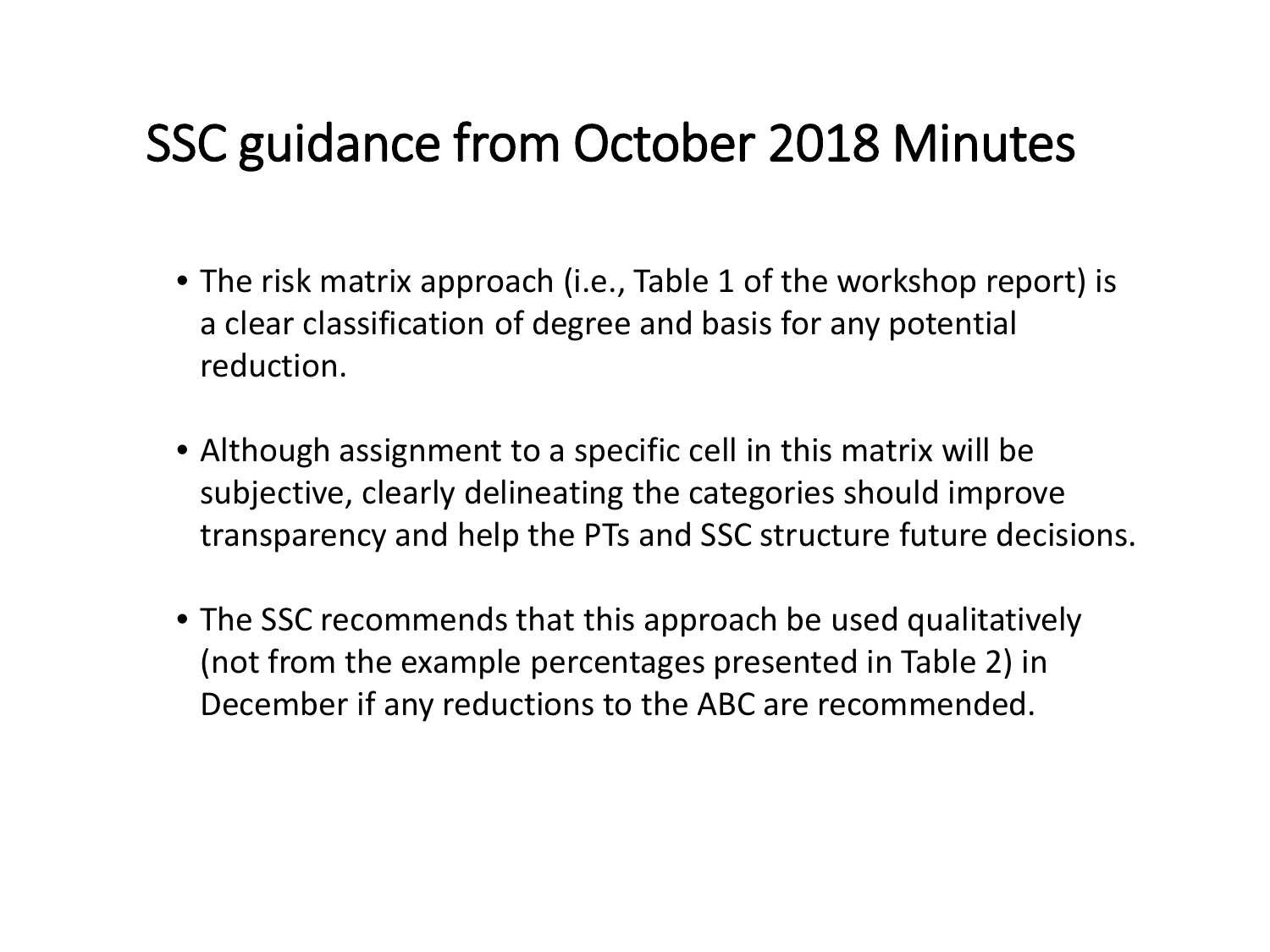#### Table 1. Risk classification matrix for assessment, population dynamics, and environmental/ecosystem considerations

|                                                     | <b>Assessment-related</b>                                                                                                           | <b>Population dynamics</b>                                                                                                                                                                          | <b>Environmental/ecosystem</b>                                                                                                                                               |
|-----------------------------------------------------|-------------------------------------------------------------------------------------------------------------------------------------|-----------------------------------------------------------------------------------------------------------------------------------------------------------------------------------------------------|------------------------------------------------------------------------------------------------------------------------------------------------------------------------------|
|                                                     | considerations                                                                                                                      | considerations                                                                                                                                                                                      | considerations                                                                                                                                                               |
| <b>Level 1: Normal</b>                              | Typical to moderately<br>increased<br>uncertainty/minor<br>unresolved issues in<br>assessment                                       | Stock trends are typical for the<br>stock; recent recruitment is<br>within normal range.                                                                                                            | No apparent<br>environmental/ecosystem<br>concerns                                                                                                                           |
| <b>Level 2: Substantially</b><br>increased concerns | Substantially increased<br>assessment uncertainty/<br>unresolved issues.                                                            | Stock trends are unusual;<br>abundance increasing or<br>decreasing faster than has been<br>seen recently, or recruitment<br>pattern is atypical.                                                    | Some indicators showing an<br>adverse signals but the pattern is<br>not consistent across all<br>indicators.                                                                 |
| <b>Level 3: Major</b><br><b>Concern</b>             | Major problems with the<br>stock assessment, very<br>poor fits to data, high<br>level of uncertainty,<br>strong retrospective bias. | Stock trends are highly unusual;<br>very rapid changes in stock<br>abundance, or highly atypical<br>recruitment patterns.                                                                           | Multiple indicators showing<br>consistent adverse signals a)<br>across the same trophic level,<br>and/or b) up or down trophic levels<br>(i.e., predators and prey of stock) |
| <b>Level 4: Extreme</b><br>concern                  | Severe problems with the<br>stock assessment,<br>severe retrospective bias.<br>Assessment considered<br>unreliable.                 | Stock trends are unprecedented.<br>More rapid changes in stock<br>abundance than have ever been<br>seen previously, or a very long<br>stretch of poor recruitment<br>compared to previous patterns. | Extreme anomalies in multiple<br>ecosystem indicators that are<br>highly likely to impact the stock.<br>Potential for cascading effects on<br>other ecosystem components     |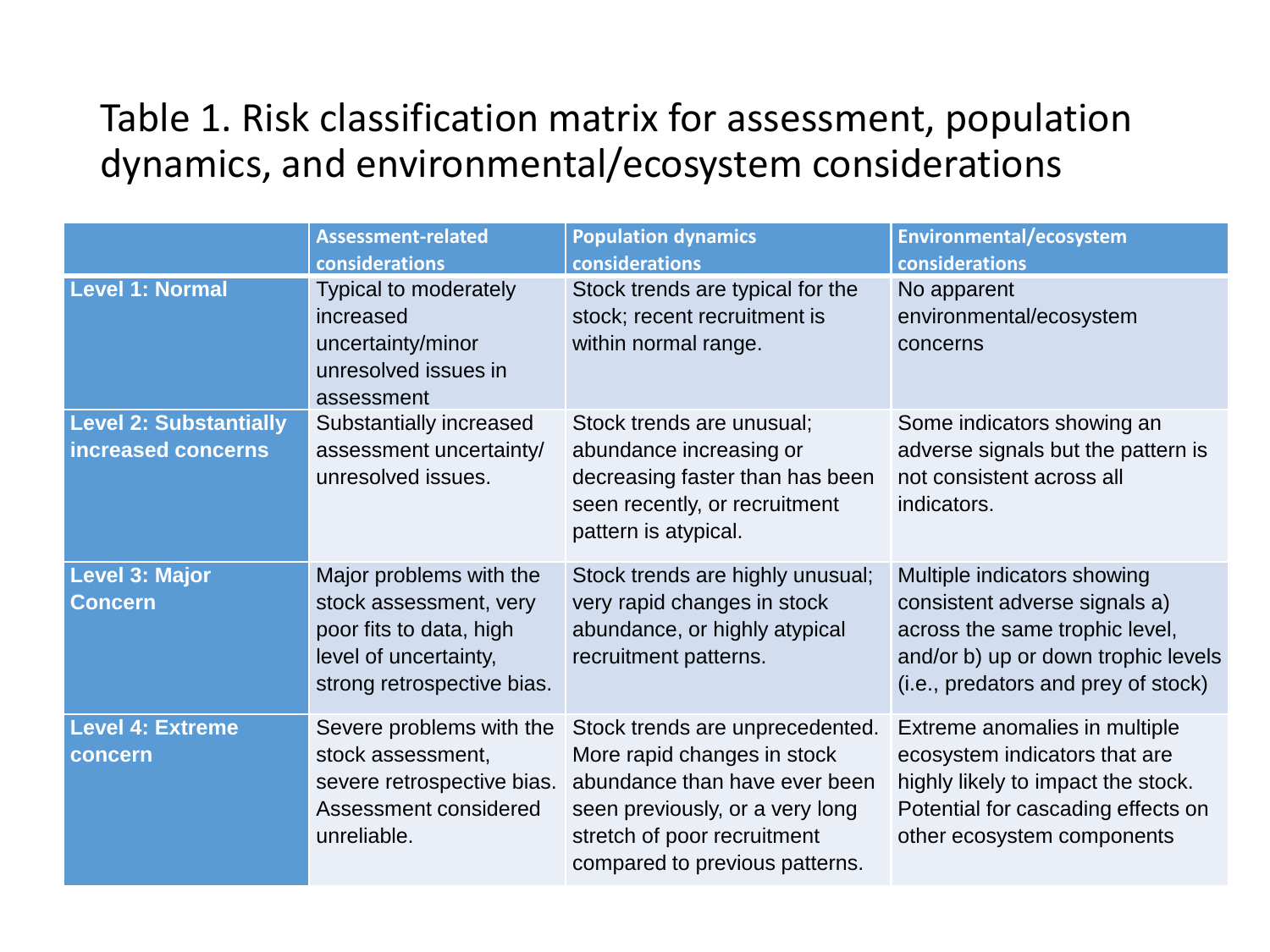#### Table 2. Alternative procedures for reducing the ABC from the maximum permissible (which the SSC requested not be used)

|                                                     | <b>Specified</b><br>reduction,<br><b>restrained</b><br>response | <b>Specified</b><br>reduction,<br>robust<br>response | <b>Suggested</b><br>ranges for<br>reduction | <b>Increase</b><br><b>SPR in</b><br><b>HCR</b> |
|-----------------------------------------------------|-----------------------------------------------------------------|------------------------------------------------------|---------------------------------------------|------------------------------------------------|
| <b>Level 1: Normal</b>                              | No reduction                                                    | No reduction                                         | No reduction                                | F40%                                           |
| <b>Level 2: Substantially</b><br>increased concerns | 5%                                                              | 10%                                                  | 5%-10%                                      | F45%                                           |
| <b>Level 3: Major</b><br><b>concerns</b>            | 10%                                                             | <b>20%</b>                                           | 10%-25%                                     | F50%                                           |
| <b>Level 4: Extreme</b><br><b>concerns</b>          | 15%                                                             | 30%                                                  | 15%-40%                                     | F60%                                           |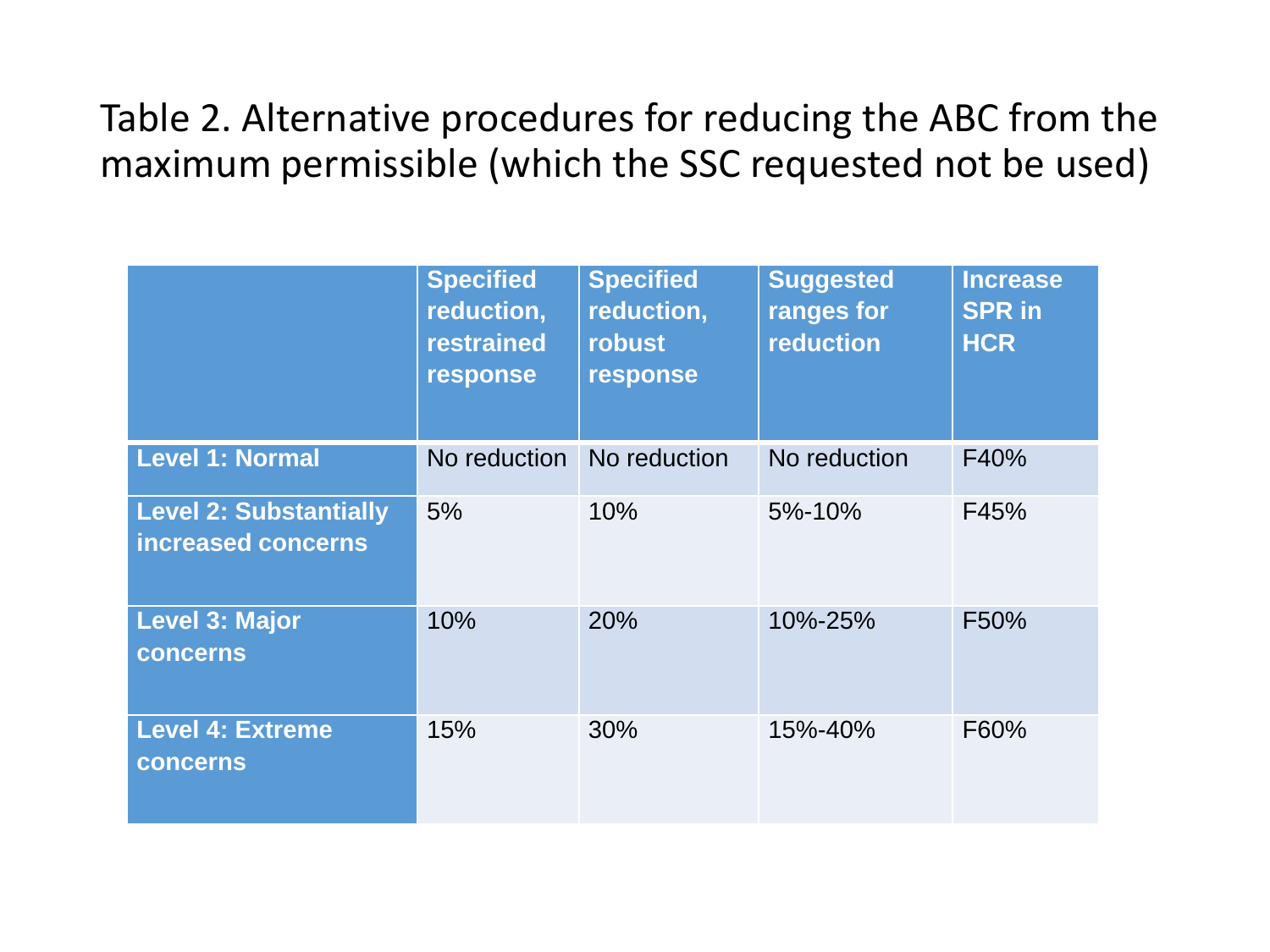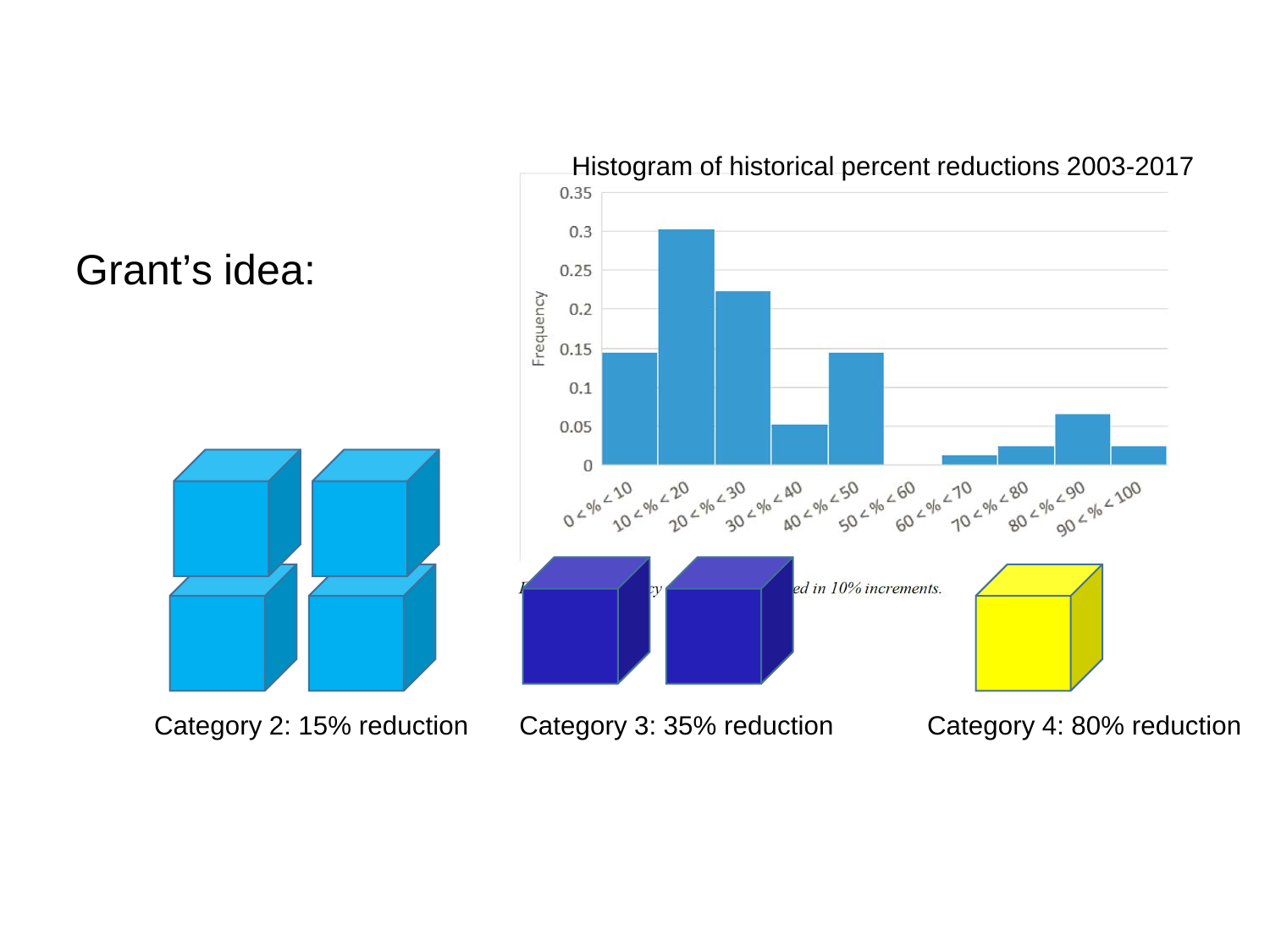# GOA pollock



#### Risk Matrix Evaluation

| Assessment-related                                                                                                               | <b>Population dynamics</b>                                                                                                                                        | Environmental/ecosystem                                                                                                                                                                                                                                                                                                             |
|----------------------------------------------------------------------------------------------------------------------------------|-------------------------------------------------------------------------------------------------------------------------------------------------------------------|-------------------------------------------------------------------------------------------------------------------------------------------------------------------------------------------------------------------------------------------------------------------------------------------------------------------------------------|
| considerations                                                                                                                   | considerations                                                                                                                                                    | considerations                                                                                                                                                                                                                                                                                                                      |
| Contradictory data, very<br>poor model fits to recent<br>survey indices. But model<br>seems robust, no<br>retrospective pattern. | Stock dominated by a single<br>year class. Four years of very<br>weak recruitment. There<br>have been similar patterns<br>in the past, but never this<br>extreme. | Onset of a marine heatwave<br>and projections of a weak El<br>Niño are not conducive for<br>winter survival for age-0<br>pollock. Zooplankton indicators<br>are mixed. Some suggest prey<br>for adult pollock is abundant,<br>but planktivorous parakeet<br>auklets in the central GOA had<br>poor reproductive success in<br>2018. |
| <b>Conclusion: Level 2,</b>                                                                                                      | <b>Conclusion: Level 2,</b>                                                                                                                                       | <b>Conclusion: Level 2,</b>                                                                                                                                                                                                                                                                                                         |
| substantially increased                                                                                                          | substantially increased                                                                                                                                           | substantially increased                                                                                                                                                                                                                                                                                                             |
| concerns                                                                                                                         | concerns                                                                                                                                                          | concerns                                                                                                                                                                                                                                                                                                                            |

Overall score is Level 2: Substantially increased concerns. Author's recommended ABC = 85% of maximum permissible (15% reduction) based on mode of historical percent reductions. Plan Team recommends 14.3% reduction using a stairstep approach.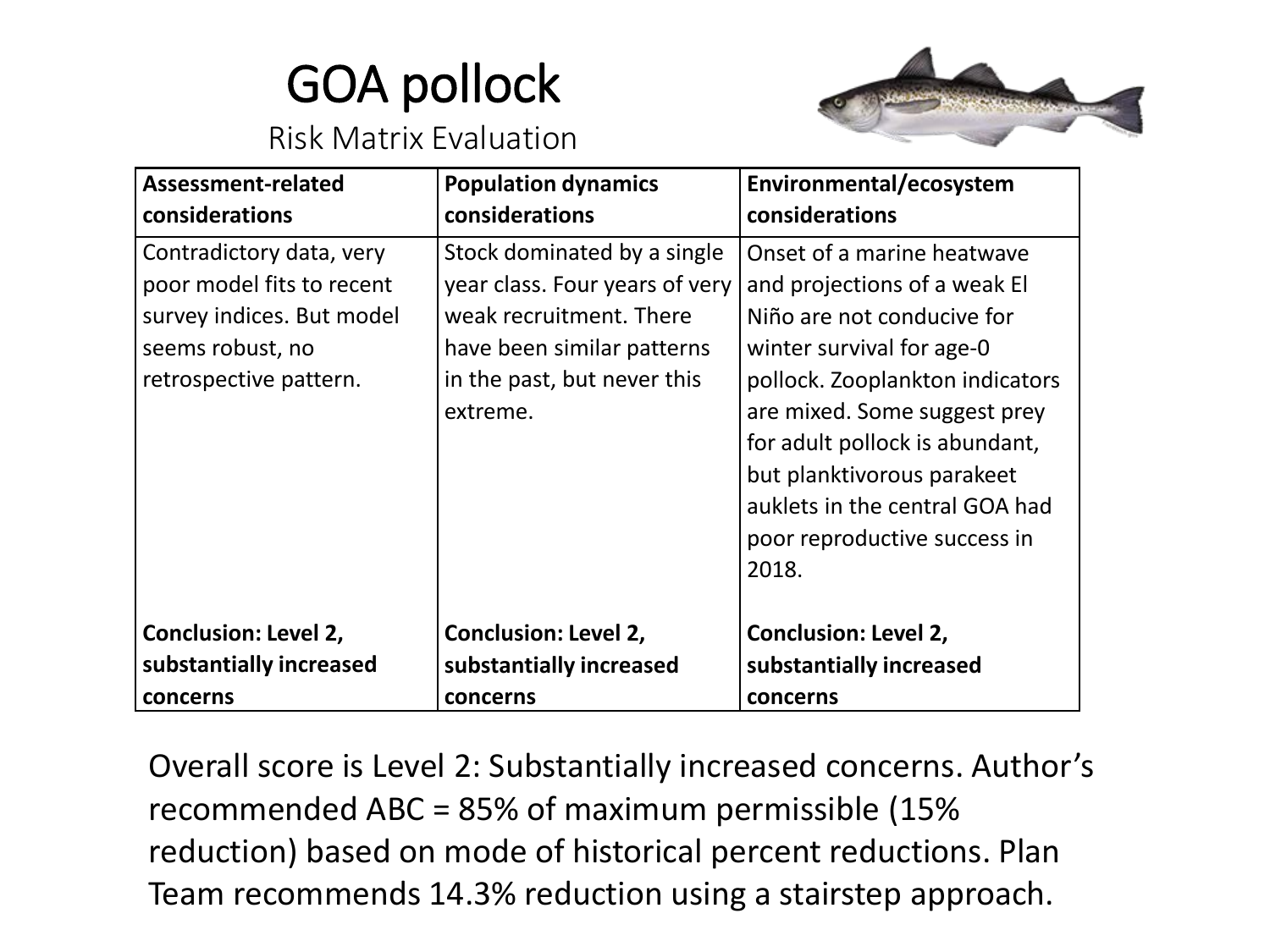# EBS pollock



## Risk Matrix Evaluation

| Assessment-related               | <b>Population dynamics</b>  | Environmental/ecosystem        |
|----------------------------------|-----------------------------|--------------------------------|
| considerations                   | considerations              | considerations                 |
| Retrospective analysis           | Near term recruitment       | Unprecedented warm             |
| indicates no consistent biases   | likely to be below          | conditions in 2018 resulted in |
| in the assessment. The model     | average. Spawning           | reduced production. Weak,      |
| tracks the available data well   | population has low          | delayed phytoplankton bloom,   |
| including multiple abundance     | diversity of ages and the   | reduced biomass. Zooplankton   |
| indices. Of minor concern        | mean age of the             | prey base reduced.             |
| (presently) is the fact that the | spawning stock              | Unprecedented seabird die-off  |
| model estimate of declining      | (weighted by spawning       | event and broad reproductive   |
| abundance is somewhat less       | output) at relatively low   | failures indicate insufficient |
| than that suggested by the       | levels.                     | prey resources                 |
| survey data.                     |                             |                                |
|                                  |                             |                                |
| <b>Conclusion: Level 1, No</b>   | <b>Conclusion: Level 2,</b> | <b>Conclusion: Level 2,</b>    |
| increased concerns               | substantially increased     | substantially increased        |
|                                  | concerns                    | concerns                       |

Overall score is Level 2: Substantially increased concerns. Author's recommended ABC = 70% of maximum permissible (30% reduction) based on a Tier 3 calculation.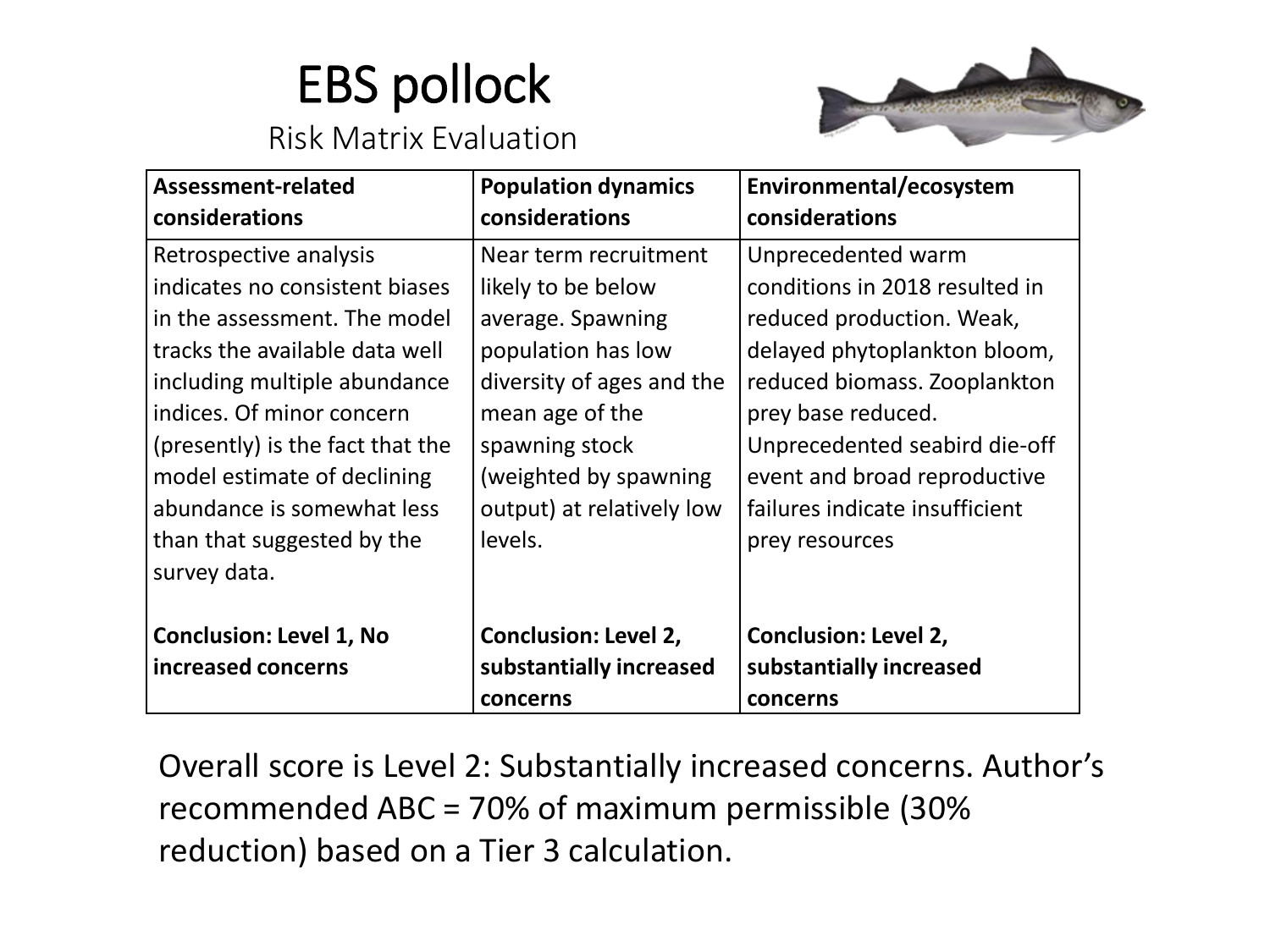# Gulf of Alaska cod

#### Risk Matrix Evaluation



| Assessment-related<br>considerations                                                                                                                                                                                     | <b>Population dynamics</b><br>considerations                                                                                                                                                                                                       | Environmental/ecosystem<br>considerations                                                                                                                                                                                              |
|--------------------------------------------------------------------------------------------------------------------------------------------------------------------------------------------------------------------------|----------------------------------------------------------------------------------------------------------------------------------------------------------------------------------------------------------------------------------------------------|----------------------------------------------------------------------------------------------------------------------------------------------------------------------------------------------------------------------------------------|
| Early recruitment estimates<br>are uncertain and sensitive<br>to model assumptions,<br>resulting in uncertainty in<br>biomass reference points.<br>However other aspects of<br>the assessment seem<br>relatively robust. | Three years of poor<br>recruitment in 2014-2016.<br>Increased natural mortality<br>during the 2014-2016 GOA<br>marine heat wave. Female<br>spawning biomass is<br>currently estimated to be at<br>its lowest point in the 41-<br>year time series. | Improved foraging conditions<br>for adults and juveniles from<br>2017 to early 2018. However<br>the onset of a new marine<br>heatwave in October 2018 and<br>projections of a weak El Niño<br>are not conducive for age-0<br>survival. |
| <b>Conclusion: Level 2,</b><br>substantially increased<br>concerns                                                                                                                                                       | <b>Conclusion: Level 4,</b><br>extreme concern                                                                                                                                                                                                     | <b>Conclusion: Level 2:</b><br>substantially increased<br>concerns                                                                                                                                                                     |

Overall score is Level 4: Extreme concern. Author's recommended ABC = catch that will maintain SSB above B20% in 2019 with 50% probability (13.6% reduction).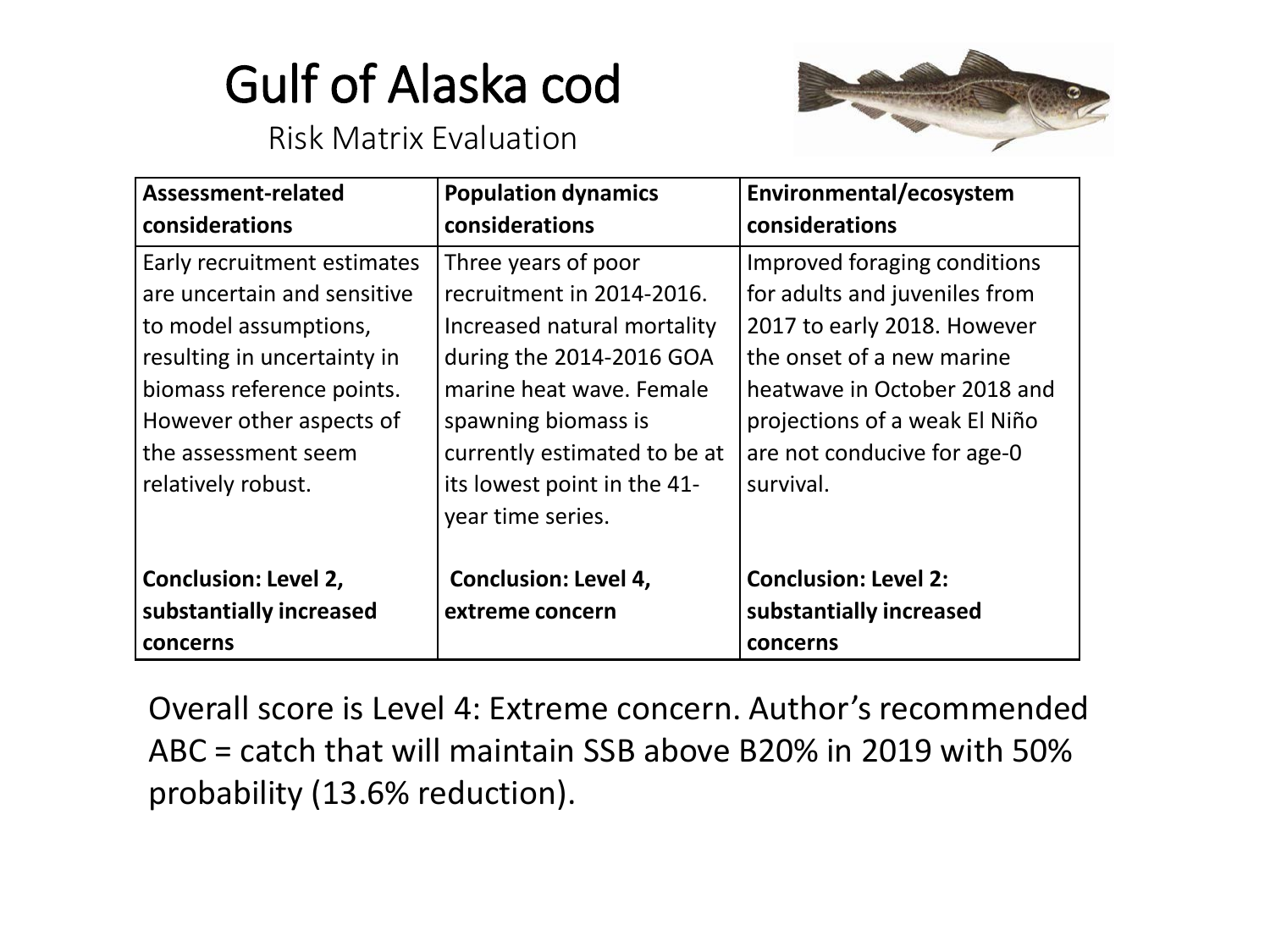### EBS cod

#### Risk Matrix Evaluation



| Assessment-related            | <b>Population dynamics</b>    | Environmental/ecosystem          |
|-------------------------------|-------------------------------|----------------------------------|
| considerations                | considerations                | considerations                   |
| Retrospective bias, age data  | Recent low recruitment,       | Unprecedented lack of sea ice,   |
| potentially unreliable, wide  | including the lowest          | and absent cold pool. Reduced    |
| range of results with         | observed, strong decline in   | primary and secondary            |
| different model               | survey numbers, spatial       | production, forecasts of         |
| assumptions, uncertainty in   | distribution is               | continued warm conditons,        |
| stock structure.              | unprecedented, with           | unprecedented extent and         |
|                               | unknown consequences.         | duration of bird die offs with   |
|                               | Potential for increased       | indications of insufficient prey |
|                               | natural mortality.            | resources.                       |
|                               |                               |                                  |
| <b>Conclusion: Level 2-3,</b> | <b>Conclusion: Level 2-3,</b> | <b>Conclusion: Level 2-3,</b>    |
| substantially increased       | substantially increased       | substantially increased          |
| concerns to major concerns    | concerns to major concerns    | concerns to major concerns       |

Overall score is Level 2-3: Author's recommended ABC = maxABC. Plan Team filled out risk table during meeting, and recommended 20% reduction by referencing the historical distribution of percent reductions.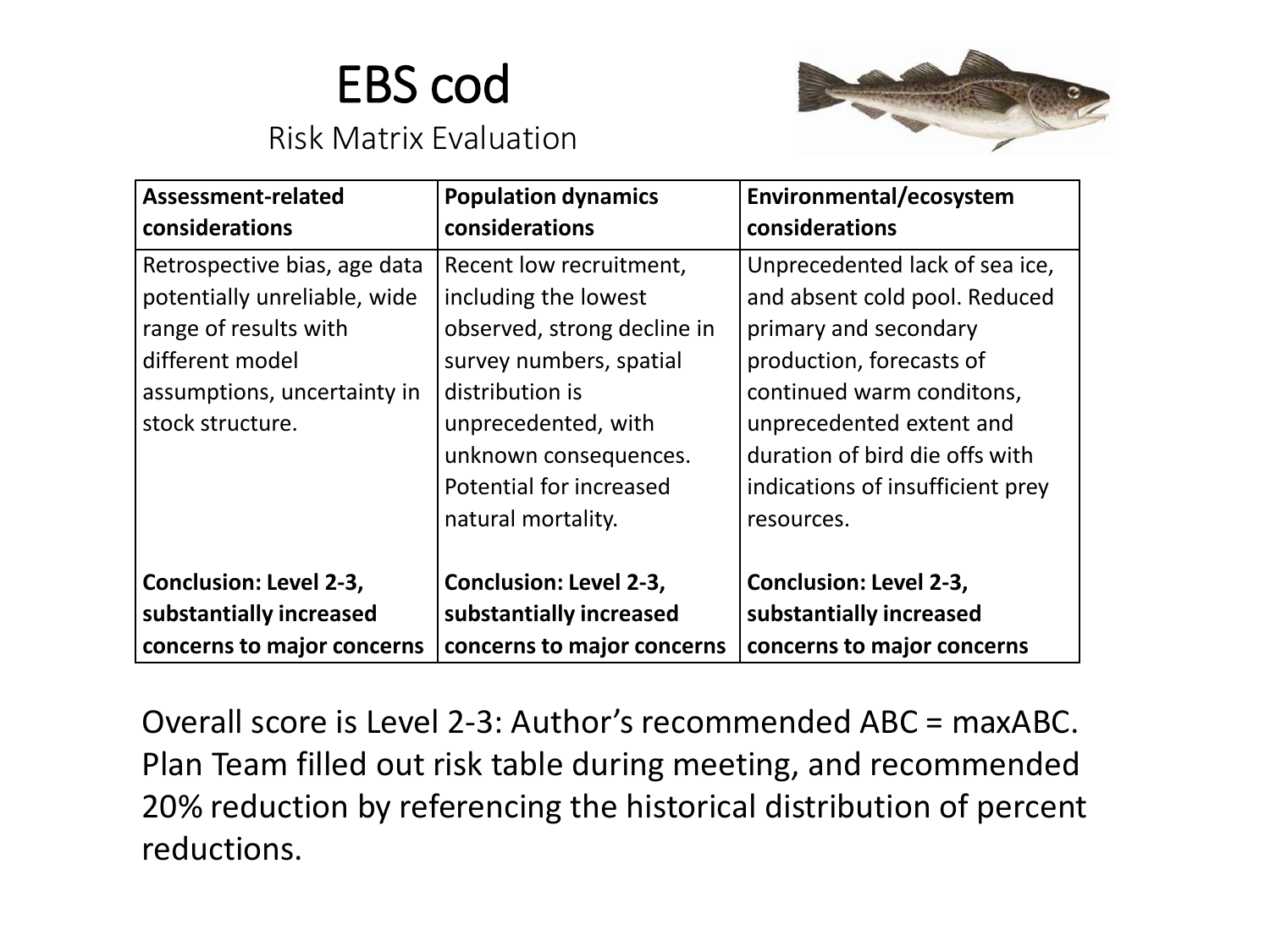### Sablefish

#### Risk Matrix Evaluation



| Assessment-related             | <b>Population dynamics</b>  | Environmental/ecosystem          |
|--------------------------------|-----------------------------|----------------------------------|
| considerations                 | considerations              | considerations                   |
| Contrasting trends and poor    | Uncertainty in the          | Trend modeling for sablefish     |
| fits to the survey indices add | unprecedented size of the   | ecosystem indicators reveal      |
| to uncertainty. Substantial    | 2014 recruitment. Hollowing | average to good conditions for   |
| decrease in this year's        | out of the older ages.      | the larval and early juvenile    |
| estimate of the very large     | Uncertainty in how quickly  | stages of the 2017 year classes  |
| 2014 year class. However,      | the 2014 class will succeed | but potentially suboptimal       |
| the model is robust in most    | in entering the spawning    | foraging conditions for the      |
| situations and there is no     | population.                 | juvenile maturing stage of the   |
| retrospective pattern.         |                             | 2014 year class. Condition of    |
|                                |                             | maturing fish was at an all-time |
|                                |                             | low in 2017 and remained         |
|                                |                             | below average in 2018.           |
|                                |                             |                                  |
| <b>Conclusion: Level 2,</b>    | <b>Conclusion: Level 4:</b> | <b>Conclusion: Level 2:</b>      |
| substantially increased        | <b>Extreme concern</b>      | substantially increased          |
| concerns                       |                             | concerns                         |

Overall score is Level 4: Extreme concern. Author's recommended ABC = last year's ABC (47% reduction).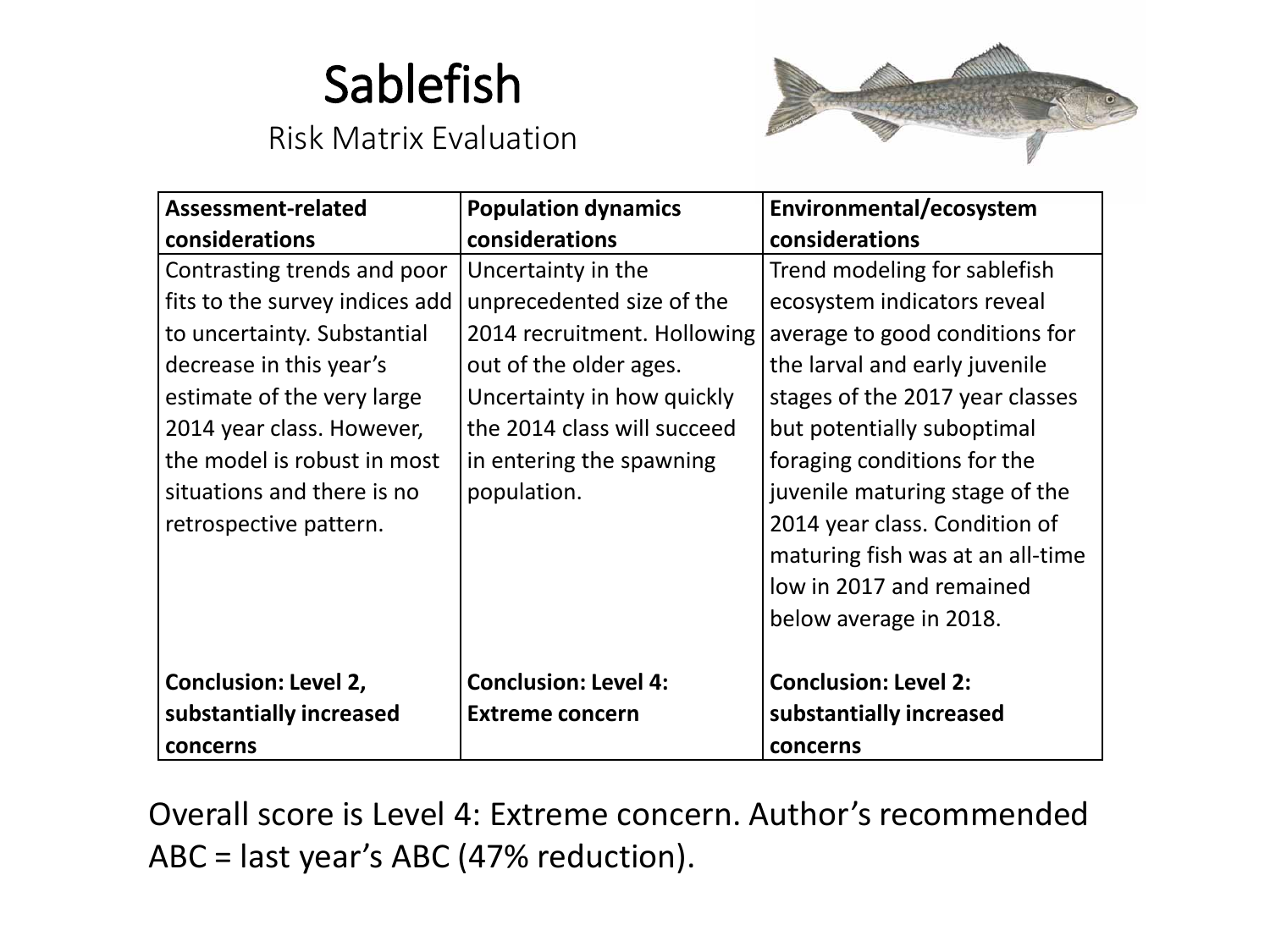### BSAI Atka Mackerel

#### Risk Matrix Evaluation



| Assessment-related<br>considerations                                                                                                                                                       | <b>Population dynamics</b><br>considerations                                                                                                                                                                                                                                                                                                                               | Environmental/ecosystem<br>considerations                                                                                                                                                                                                                                                                                                                                                         |
|--------------------------------------------------------------------------------------------------------------------------------------------------------------------------------------------|----------------------------------------------------------------------------------------------------------------------------------------------------------------------------------------------------------------------------------------------------------------------------------------------------------------------------------------------------------------------------|---------------------------------------------------------------------------------------------------------------------------------------------------------------------------------------------------------------------------------------------------------------------------------------------------------------------------------------------------------------------------------------------------|
| Moderate retrospective bias<br>is attributed to noisy survey<br>estimates rather than<br>problems with model<br>assumptions and structure.<br>Adequate fits to survey and<br>fishery data. | Very low biomass in Central<br>Aleutians in 2018 survey,<br>but likely due to patchy<br>distribution rather than a<br>true change in abundance.<br>Moderate decline in stock<br>abundance since 2005 peak.<br>Stock trends are typical for<br>the stock and expected<br>given the stock dynamics;<br>recent recruitment is within<br>the lower end of the normal<br>range. | Atka mackerel condition was<br>slightly below average in 2018.<br><b>CPR data near the Aleutians</b><br>have shown anomalously small<br>copepod taxa, but average to<br>above average biomass during<br>the recent warm years of 2015-<br>2017. This suggests that<br>foraging conditions for Atka<br>have been stable through the<br>recent warm years, particularly<br>in the Western Aleutians |
| <b>Conclusion: Level 1, Typical</b><br>to moderately increased<br>concerns                                                                                                                 |                                                                                                                                                                                                                                                                                                                                                                            | Conclusion: Level 1: Normal   Conclusion: Level 1: Normal                                                                                                                                                                                                                                                                                                                                         |

Overall score is Level 1: Normal, no elevated concerns. Author's recommended ABC = 100% of maximum permissible.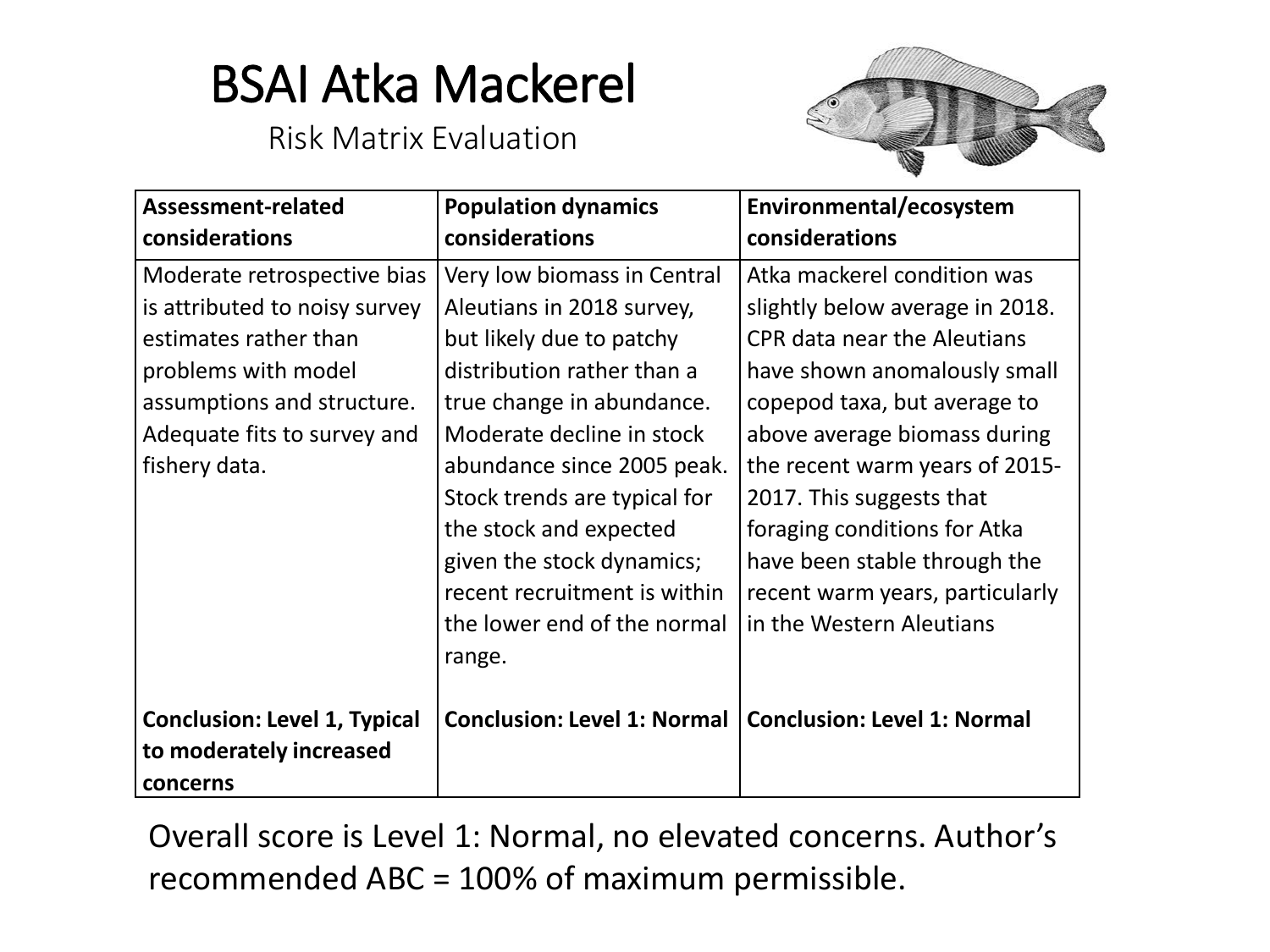### Some comments on implementation

- Definitely doable. Not a big lift for assessment authors.
- Might be more of a challenge for PTs and SSC to review the scoring.
- Some subjectivity in assigning the concern level, but usually the debate is over which of two levels to use (rather than a broader range of disagreement).
- An unanticipated benefit was improved communication with stakeholders.
- Generally a case-by-case approach was used to obtain a percent reduction rather than a single method applied consistently.
- In most cases percent reduction was not linked to the level of concern .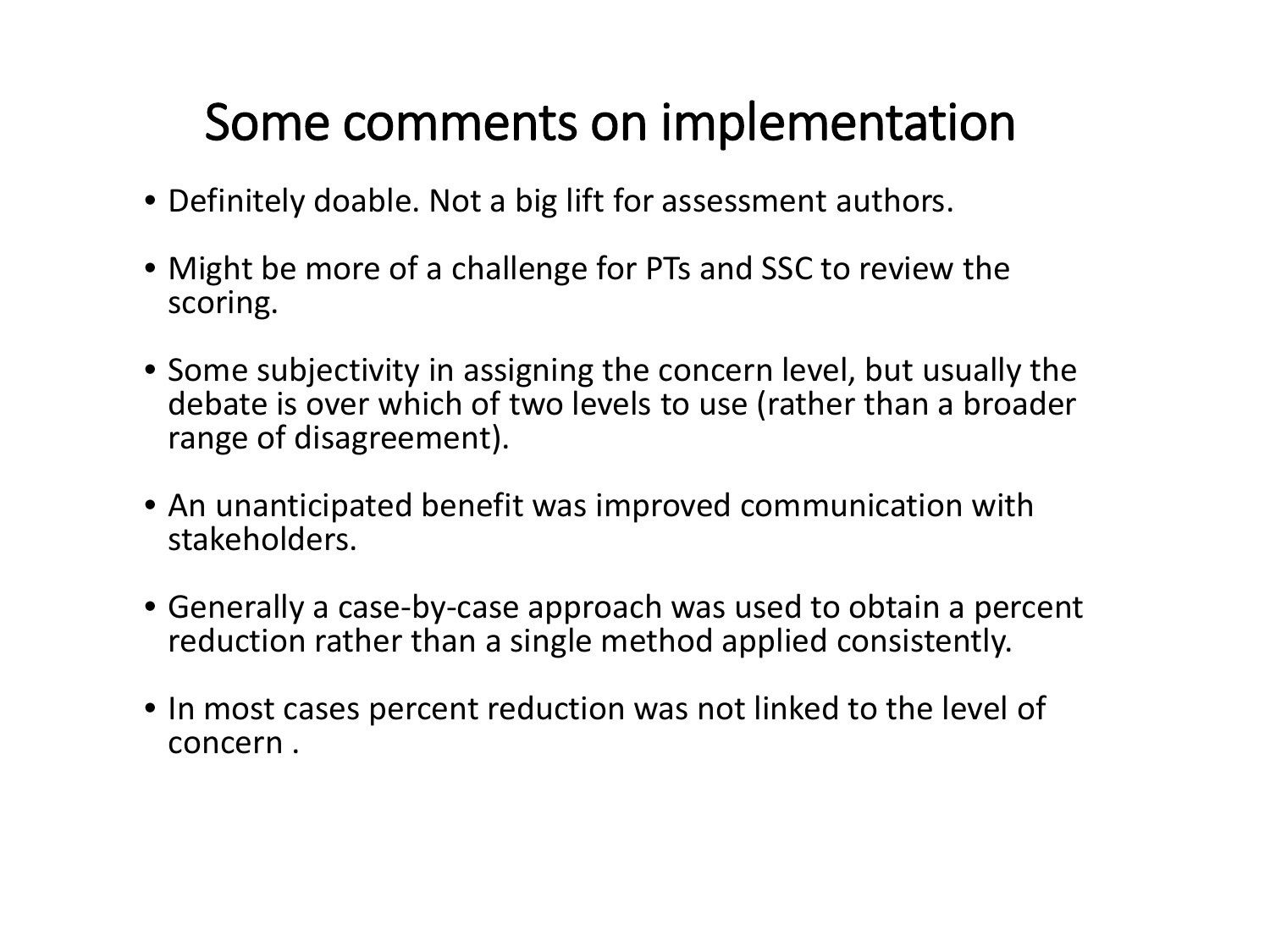# Some comments on implementation (focusing on the environmental/ecosystem considerations)

- The assistance of the ESR folks, Stephani Zador and Elizabeth Siddon, was essential for summarizing environmental/ecosystem concerns.
- Scoring for this category will be easier when more ESPs (Ecosystem and Socio-economic Profiles) come on line in the coming years.
- All cases where a reduction in ABC was recommended there was an elevated environmental/ecosystem concern.
- But in no case did the environmental/ecosystem score determine the overall score.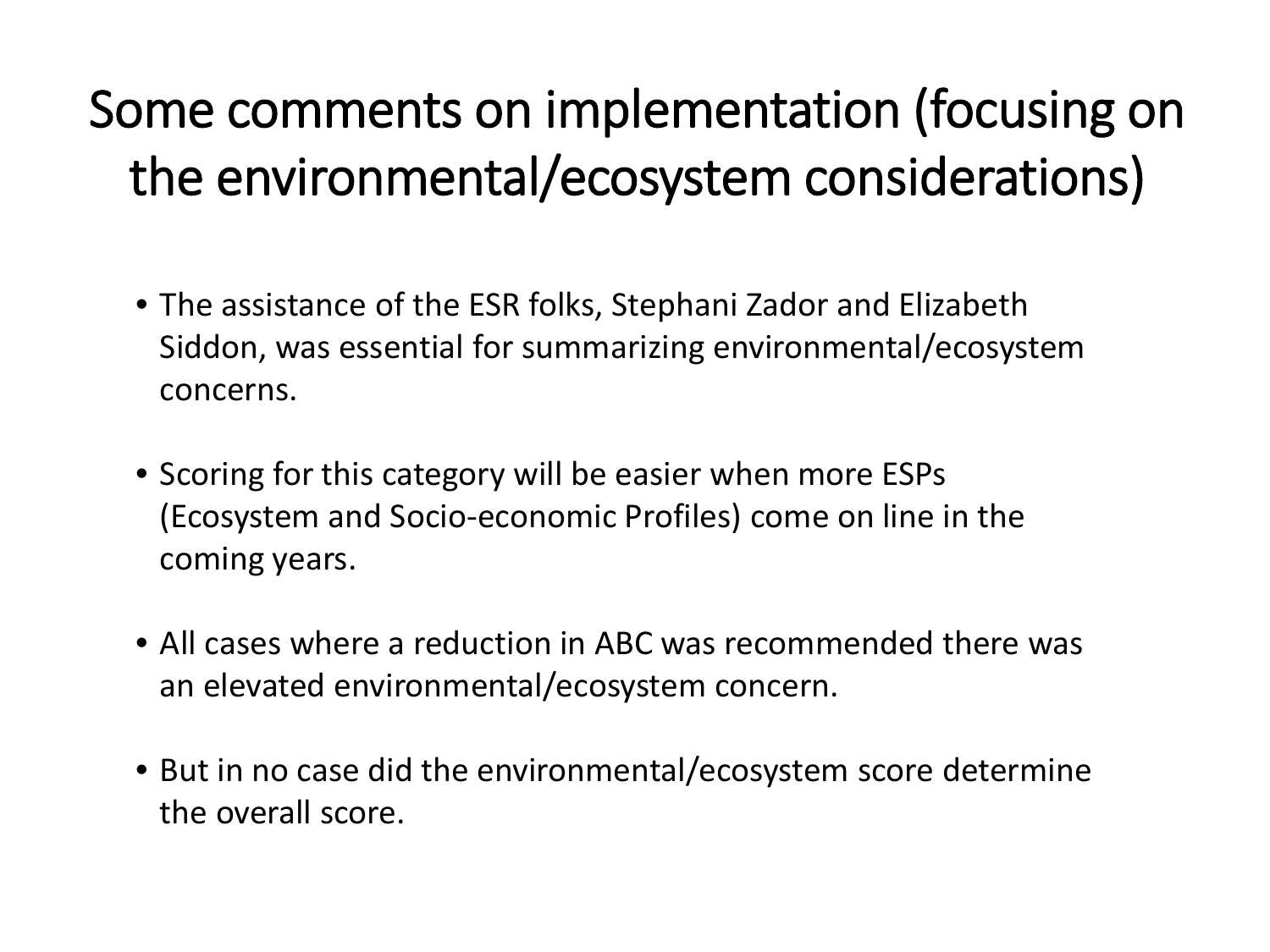### Some additional comments on implementation

- Application of the risk table seemed useful even when no reduction was recommended.
- As we enter a period of rapid environmental change in Alaska marine waters, extreme conditions and assessment surprises are likely to occur more often.
- Setting ABC below MaxABC should be regarded as a tool for rapid response, rather than a strategic approach to environmental variation (see ACLIM)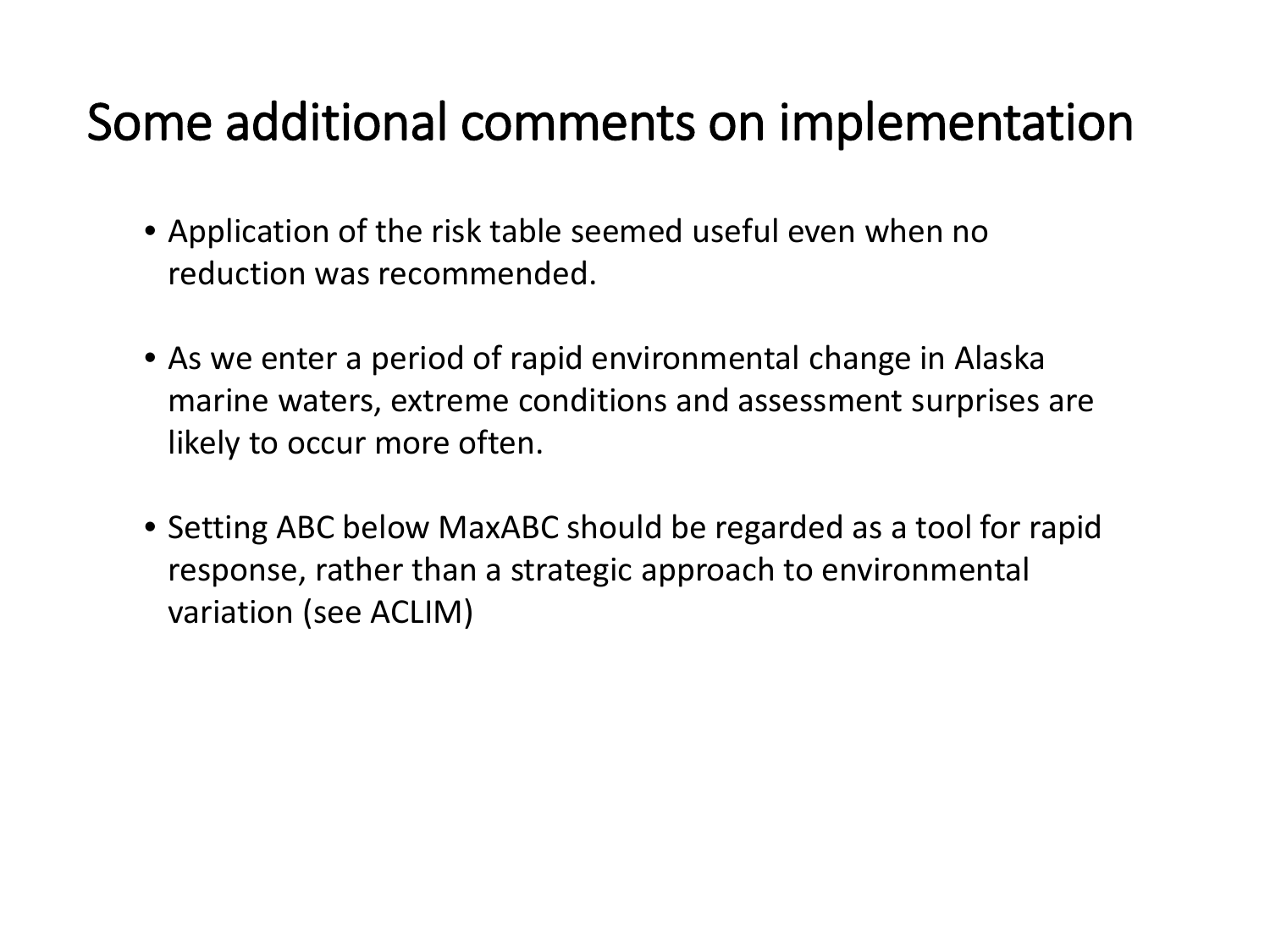# Discussion points-SSC recommendations on the way forward

Application of the risk table is a useful exercise to summarize the assessment strengths and weaknesses, stock trends, and environmental/ecosystem forcing.

In the next assessment cycle, the SSC could recommend that the risk table…

-Not be used.

-Applied whenever there is a recommendation to reduce the ABC below the maximum permissible.

**-Applied whenever there is a recommendation to reduce the ABC below the maximum permissible. In addition, it should be applied to a strategic set of additional stocks, for example, one flatfish and one rockfish stock from both the EBS and GOA.**

-Used for all Tier 1-3 stocks. (perferred by the ESR folks as a way to document the evaluation process).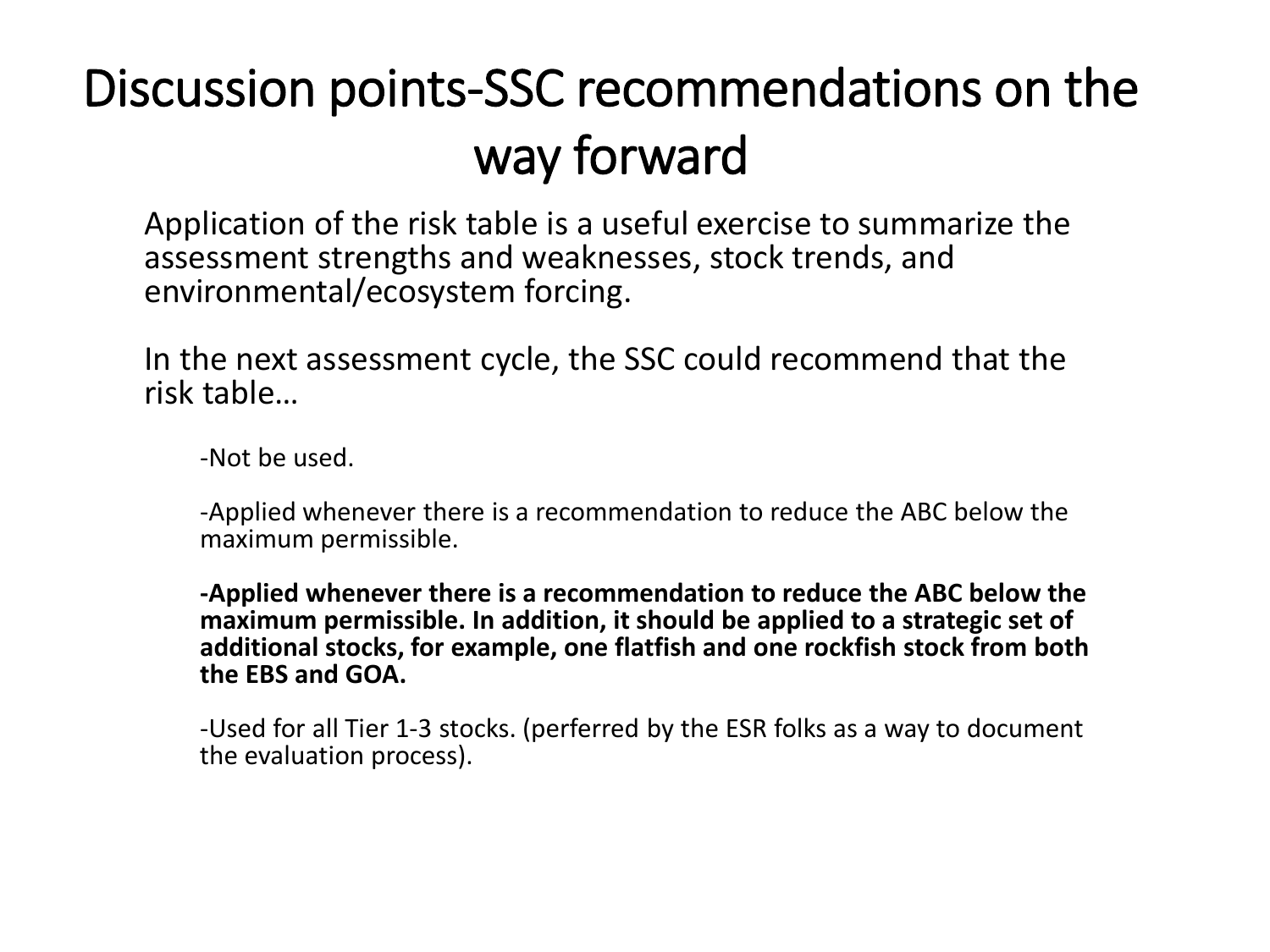

#### Histogram of historical percent reductions 2003-2017